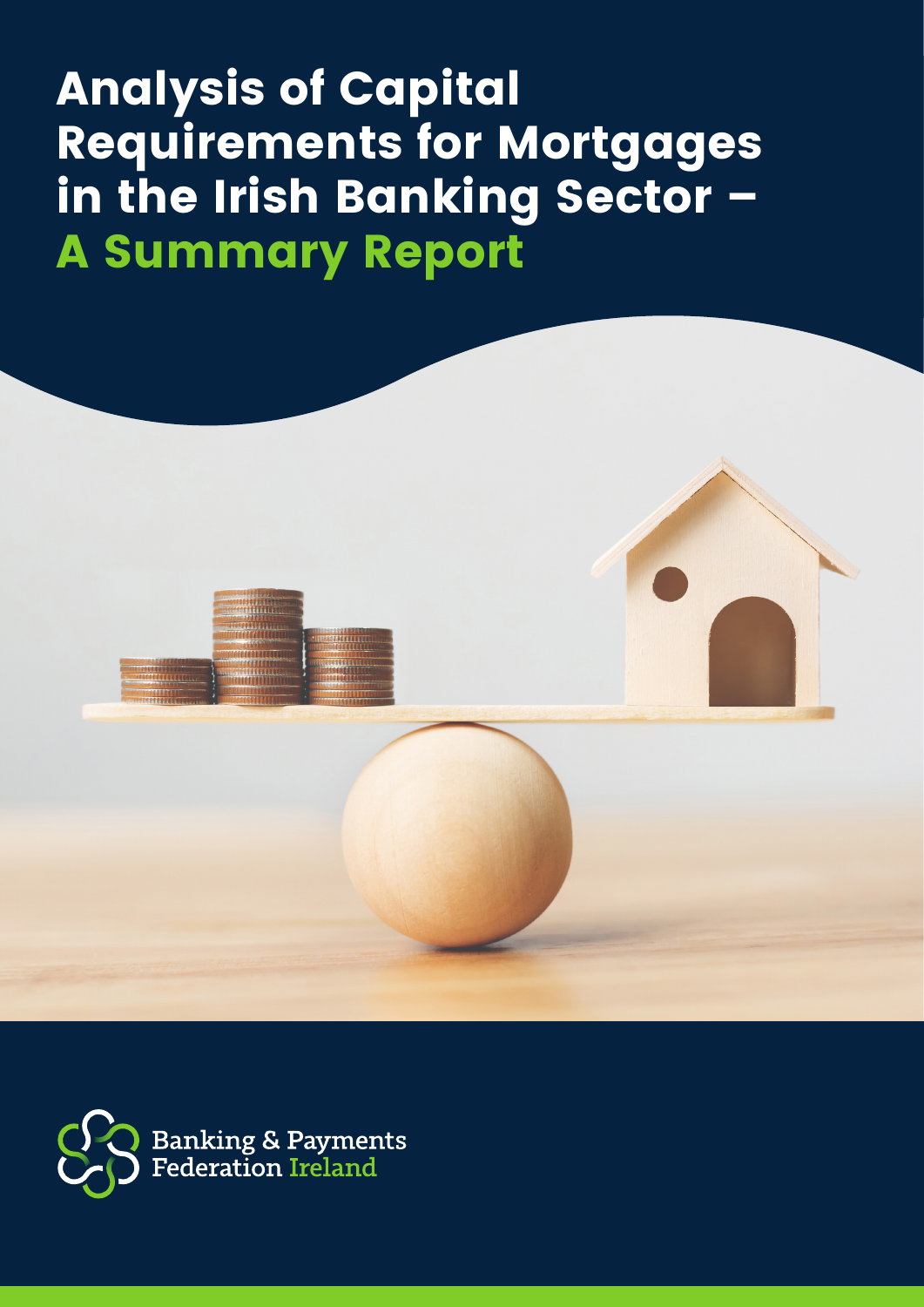

#### **Background to the report**

For the past number of years there has been much commentary and debate on a number of aspects of the Irish mortgage market/Irish banking system, in particular the exceptionally high levels of capital that Irish banks are required to hold against mortgage loans and the subsequent impact this has on the banks' ability to lend and at what rate.

Banking & Payments Federation Ireland commissioned this report from Martello Strategic Consulting in order to help develop a greater understanding of the factors behind higher average capital requirements in the Irish banking sector as well as to compare average capital requirements across different countries in the EU. This report is the first major study of Irish banks undertaken on this issue, using detailed data from Irish retail banks, data from the European Central Bank (ECB) and the European Banking Authority (EBA)<sup>1</sup>, in addition to primary research and interviews with retail banks participating in the study. The research covers around 12 million data points across 613K mortgage accounts held in retail banks in Ireland, covering €83 billion of mortgage loans. The project has benefited from the cooperation of all the five banks in Ireland who provide mortgages (AIB, Bank of Ireland, Ulster Bank, Permanent TSB and KBC), in sharing data for the period ending 31st December 2019. The research was conducted between June and December 2020.

Risk weighted assets are generally defined as a bank's assets adjusted for risk associated with these assets. A bank has different loan types which have different risk profiles; for example, a mortgage loan is lower risk due to being secured on property, compared to a credit card loan which is not secured. Different risk weights are assigned to a bank's assets to reflect their risk profile. Risk weights for mortgages are calculated according to European rules set by regulators. See page 8 for a detailed discussion as to how these risk weights are calculated.

<sup>1</sup> ECB Supervisory Banking Statistics, EBA Transparency Exercise, EBA Risk Dashboard.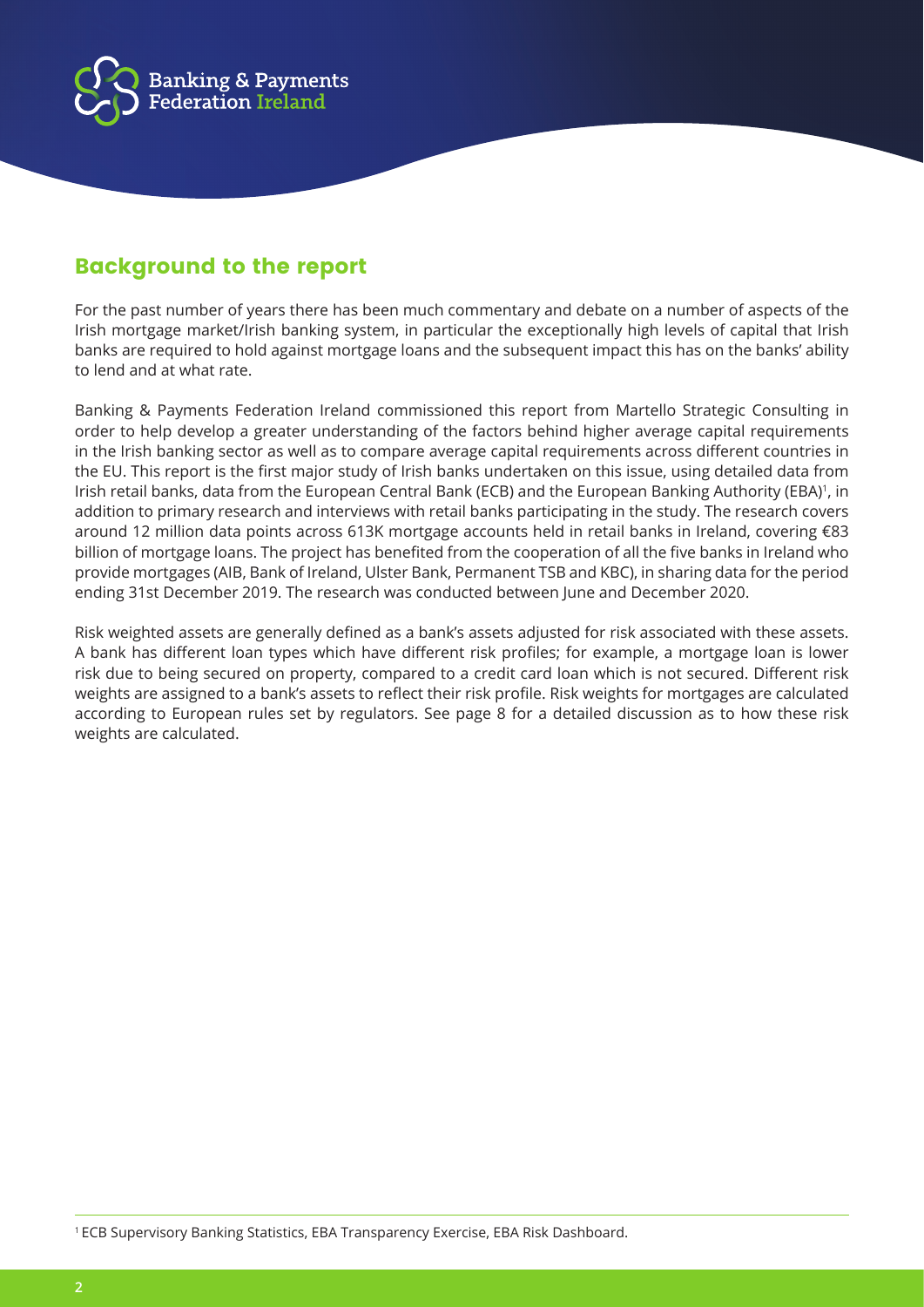

## **Key findings of the report:**

1. Risk Weighted Asset (RWA) density on mortgage loans in Ireland is significantly higher than the average for comparable European countries. Average RWA density for mortgages in the Irish banking sector has reached 37%, compared to European averages at around 13.3% as of end 2019.



*Chart 1: RWA Density Comparisons across the EU banking sector*

2. Extra capital plays a critical role in providing stability in the banking system in the event of significant shocks to the economy and unexpected losses arising in the lending books of banks. (See Page 7 on Capital Requirements). This higher RWA density in Ireland now represents a c€2.5bn additional capital requirement for the five retail banks for "unexpected losses". This requirement for additional capital, due to higher RWA density and perceived higher risk in the mortgage loan book, increases the cost of mortgages in Ireland when compared to other countries as holding more capital increases the cost of loans.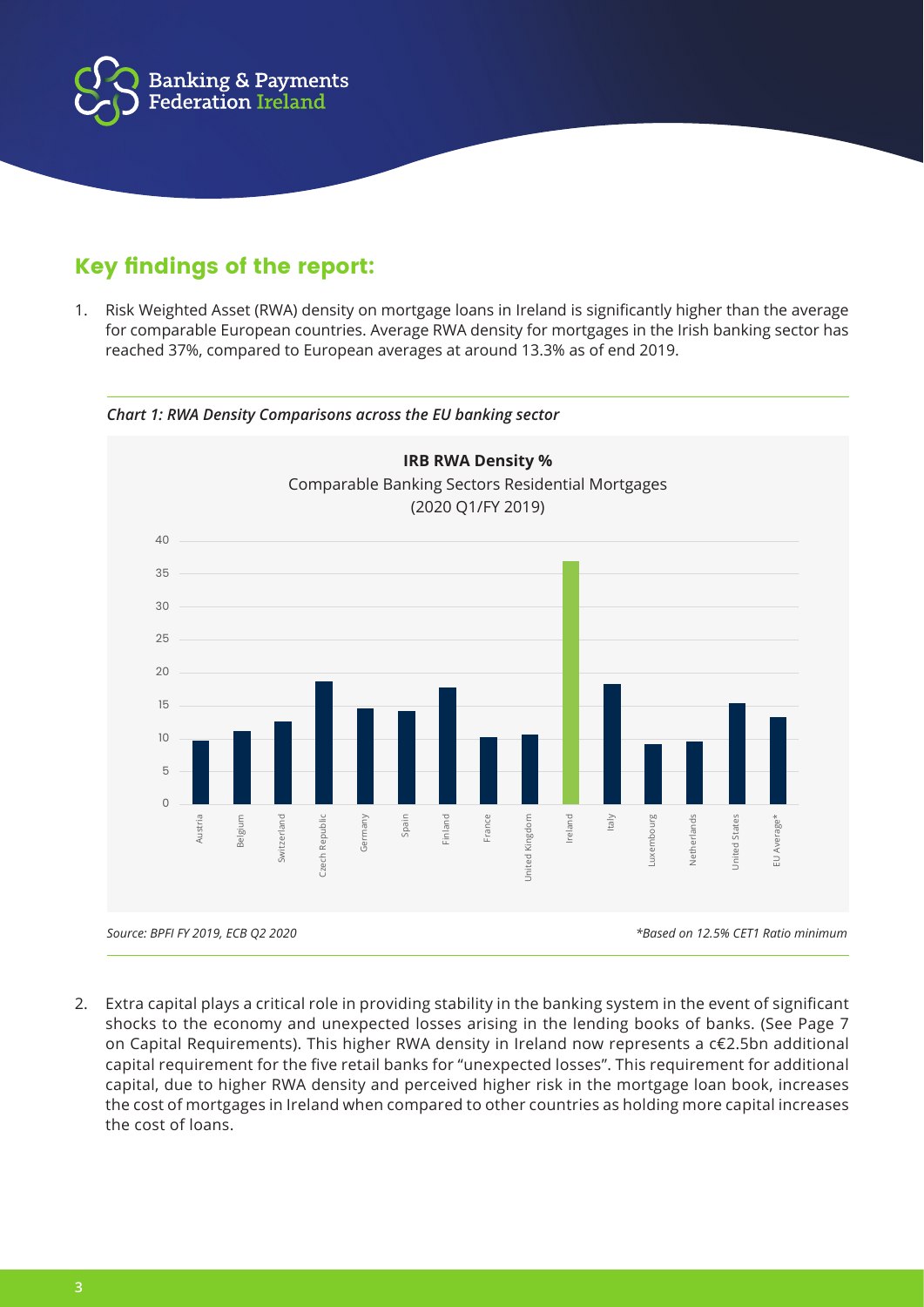

- 3. Despite the significant reduction in problem loans<sup>2</sup> in Ireland and the vast increase in higher quality loans underwritten since 2015 mainly through the changing risk appetite of retail banks as well the introduction of the Central Bank of Ireland (CBI) macro prudential rules<sup>3</sup>, which limits mortgage borrowing levels according to Loan to Value (LTV) and Loan to Income (LTI) thresholds, the RWA density of Irish mortgage loans, on average, has not fully benefited from this risk reduction in the banking system. The analysis finds that this is mainly due to higher Loss Given Default (LGD) levels used in the RWA calculations, which is mainly based on the 2007 to 2013 experience, effectively trapping capital requirement levels at crisis levels.
- 4. Recent research by the EBA confirms that Ireland has one of the worst outcomes in Europe in the recovery of security for mortgages under judicial processes. In Europe average recovery rates at the end of enforcement through the judicial process is around 46% compared with only 11% in Ireland. The combination of legal costs, time to recover the security, and lack of success in securing collateral is therefore a factor in driving up the level of capital required for unexpected losses in the Irish mortgage pool. This is one of the main factors in driving up LGD numbers in RWA calculations and is ultimately driving up the cost of Irish mortgages for both the banks who supply mortgages and the mortgage holders in Ireland.



*Chart 2: Gross recovery rates across EU member states - Residential Real Estate Loans*

*Source: EBA 2020*

<sup>2</sup> According to the EBA, Ireland was the fastest country in Europe at reducing its NPL ratio amongst comparable countries between March 2016 and December 2019 (-73%).

<sup>3</sup> The rules set ceilings on the amount of money that can be borrowed to buy residential property using LTV and LTI limits. For example, first time buyers need to have a minimum deposit of 10% and can only borrow up to 3.5 times their gross income. Second and subsequent buyers need to have a minimum deposit of 20% and can only borrow up to 3.5 times of their gross income. Banks and other lenders have the freedom to lend a certain amount above these limits.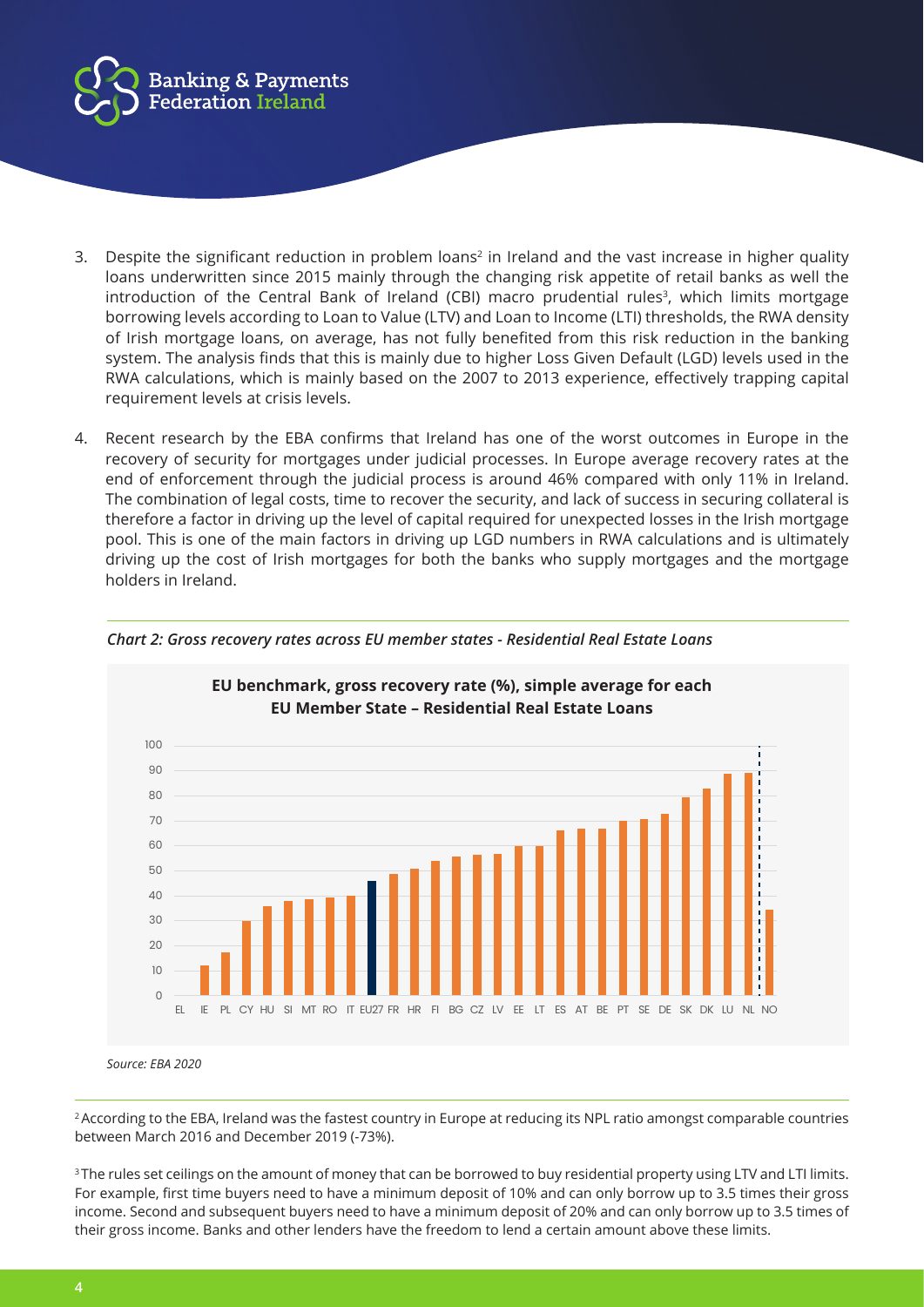

- 5. The study finds that models of future mortgage loan growth of the sector (excluding the impact of COVID-19), show that average RWA density may only fall slowly over the next five years even as betterquality mortgages replace older high-risk ones, if crisis level LGD continues to be locked into the RWA calculations. In other words, Irish mortgages will continue to attract much higher RWA density than other European countries due to historical experience.
- 6. The study finds that overall collateral levels are very strong in the total mortgage loan pool in the Irish banking sector (estimated at c€184 bn), supporting an average Loan to Value (LTV) of 47%, and weighted LTV of 61%. Collateral levels are important in secure lending such as mortgage lending as they show the value of the secured asset in case a bank needs to recover any unpaid amounts if a borrower defaults. This collateral strength is also true for the problem loan pool, which is defined as loans that are currently in arrears or have been in arrears in the past (€28bn collateral v €12bn of loans). However, the problem loan pool of just 13% of the total number of accounts is capturing 33% of the RWAs for the sector, illustrating that loans which have been impaired at any time, despite recovery, continue to require significant levels of additional capital in the long run.
- 7. Loans written in recent years (since 2017) have significantly better underlying quality (i.e. less risky) than loans issued before 2009 and have lower than average RWA density (31% v 37%), but still have significantly higher RWA density compared to other countries. Despite Ireland making significant changes and improvements in Loan to Income (LTI) ratios, when compared to European peers, they appear to be having a relatively limited impact in driving down RWA density. For example, according to ECB data Austria and Belgium lend at twice the LTI compared to Ireland, with similar LTVs, but have RWA density of 10% - 11% compared with an RWA Density of 29% in new loans written in Ireland in recent years.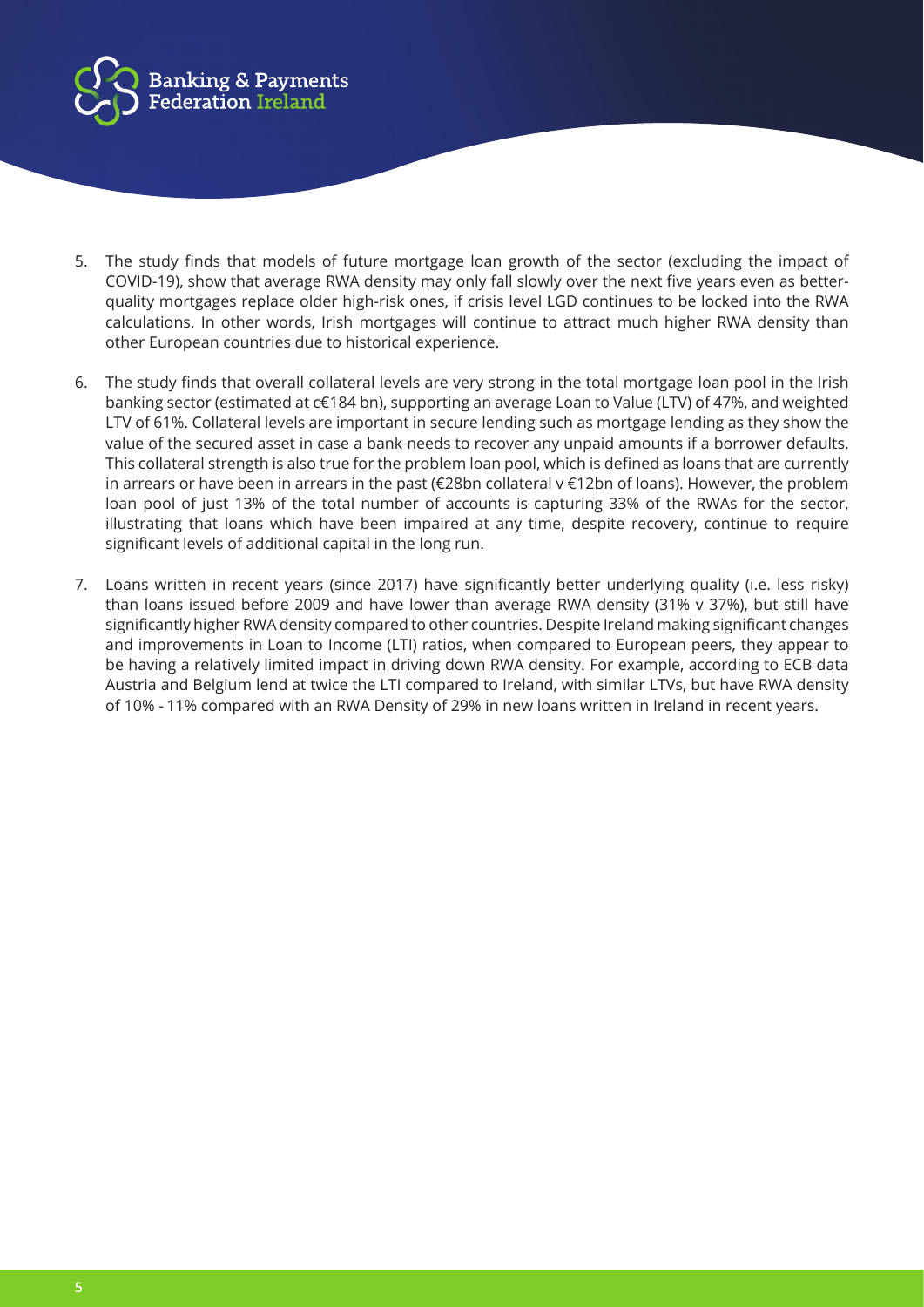

**In this summary document, in addition to the main findings from the report we also introduce basic concepts that are commonly used in bank capital and risk management framework.**

#### **Basic Concepts:**

*Expected Losses:* Banks' main business is lending and as with any other business this involves calculated risk taking. In banking, losses of interest and principal occur all the time - there are always some borrowers that default on their obligations – the reasons are many and varied. While it is impossible to know in advance the quantity of losses/default a bank will experience each year, a bank will forecast the average level of credit losses it can reasonably expect to experience. These losses are generally referred to as Expected Losses (EL).

*Unexpected Losses:* Sometimes, losses in each year or over a period can exceed these expected loss levels and are known as Unexpected Losses (UL). Of course, banks are conscious that these type of loses will occur now and then, but it is difficult to know exactly when, or to know their duration. As a result, bank capital is needed to cover for these unexpected losses.

*Capital Requirements:* These are the rules that force a bank to maintain a minimum ratio of capital to assets (in this report we are talking specifically about mortgages). In other words, banks need to hold a certain amount of capital for each loan they issue so that in the event that these loans are not paid back, banks can sustain unexpected losses. Total capital requirement for a bank is set as a percentage of its loan book size.

*Risk Weighted Assets (RWAs)<sup>4</sup>:* The ratio or percentage to calculate total capital requirement is not applied to the total loan book of a bank as different loan types have different risk profiles from a regulatory perspective; for example, a mortgage loan is lower risk due to being secured on property, compared to a credit card loan which is not secured. Different risk weights are assigned to a bank's assets to reflect their risk profile. When these weights are applied to each asset class and added up, we get a total Risk Weighted Assets (RWAs) base number where percentage requirements are applied. (See Table on Calculations on Page 9).

*Probability of Default (PD)* is defined as the likelihood that a customer will default on their obligation within the next year. This is then adjusted to a long run average value of one-year default rates with available data.

*Loss Given Default (LGD)* is defined as the estimated loss that will arise if a customer defaults. This is calculated after taking into account the value of collateral if default happens after cost of recovery is taken into account.

*Exposure At Default (EAD)* is defined as an estimate of the amount expected to be owed by a customer at the time of the customer's default.

<sup>4</sup>We provide further detail following the main findings section in relation to the link between capital requirements and RWA calculations.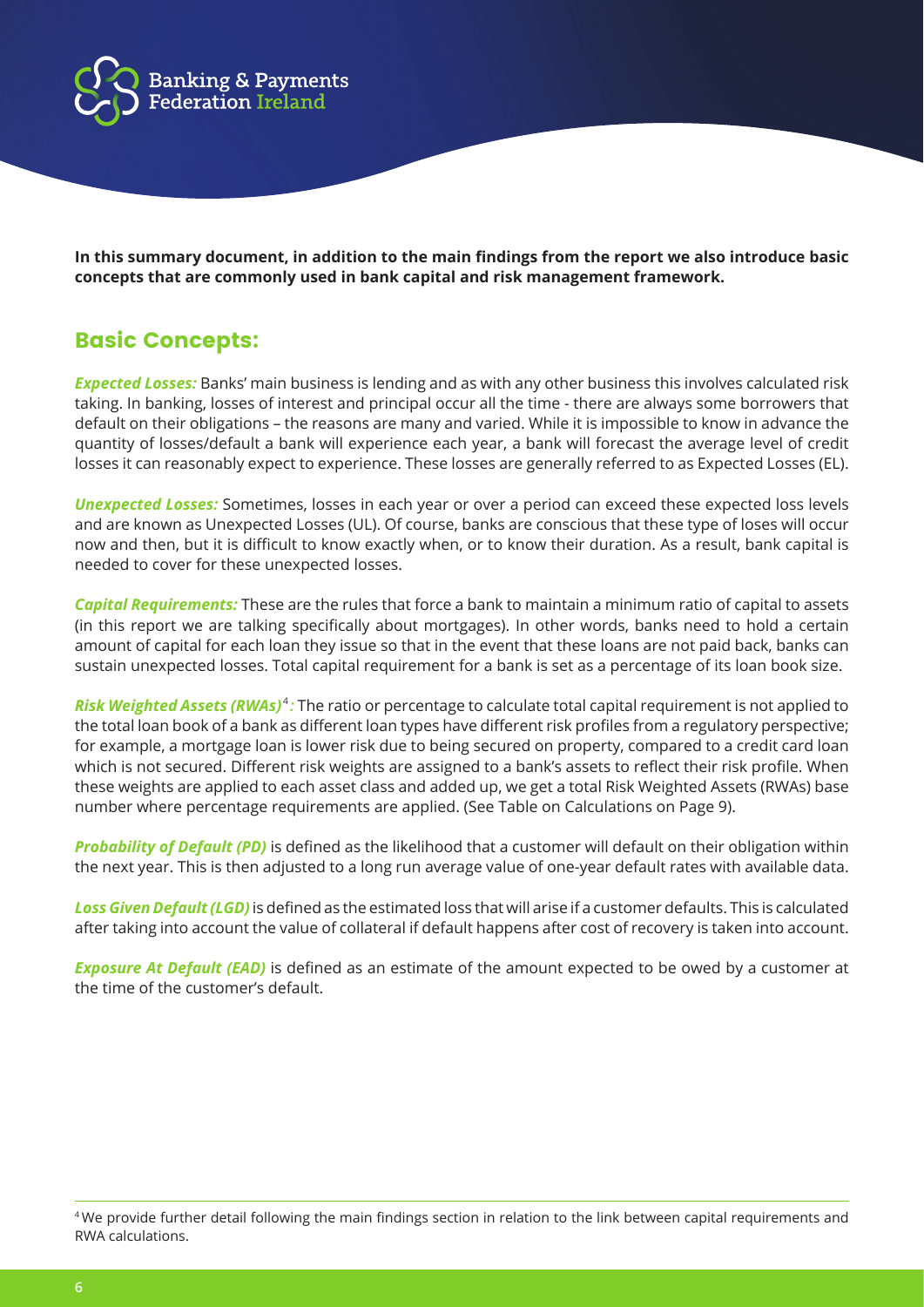

## **Capital Requirements and RWA Calculations:**

Below, we present an illustration of various components of the capital requirements for banks, some of which are set by regulations and some are set by supervisors and are bank specific. When all these different components are added together, we get a total minimum ratio of capital to assets.

Pillar 1 is the minimum amount of capital which banks must hold at 8% of their RWA which applies to all banks. Pillar 2 is applied by supervisors to banks on a case-by-case basis based on the Supervisory Review and Evaluation Process (SREP) where banks are assessed by the supervisors for bank specific risks depending on the individual bank's business model and risk profile. In addition to these Pillar 1 and 2 requirements, banks are expected to hold additional capital by way of various buffers some of which are set by regulations and others by supervisors/Central Banks.

#### *Table 1: Overall Capital Requirements*

| Pillar 2 Guidance (set by supervisors) (bank specific)                                                                                                                |
|-----------------------------------------------------------------------------------------------------------------------------------------------------------------------|
| Systemic Risk Buffer (1%-5%) (set by Member States)                                                                                                                   |
| Systemically Important Institution (SII) Buffer (0%-3.5%) (set by supervisors)<br>Other Systemically Important Institution (OSII) Buffer (0%-2%) (set by supervisors) |
| Countercyclical Capital Buffer (CCyB) (0%- 2.5%) (set by national central banks)                                                                                      |
| Capital Conservation Buffer (CCB) (2.5%) (set by regulations)                                                                                                         |
| Pillar 2 requirement (set by supervisors) (bank specific)                                                                                                             |
| Pillar 1 requirement (8%) (set by regulations)                                                                                                                        |

Note: Pillar 1, CCB, CCyB are set by regulations, whereas Pillar 2 Requirement and Guidance as well as Systemic Risk Buffers and Systemically Important Risk buffers are set by National Competent Authorities which can be central banks or the department of finance of the country, depending on the specific country.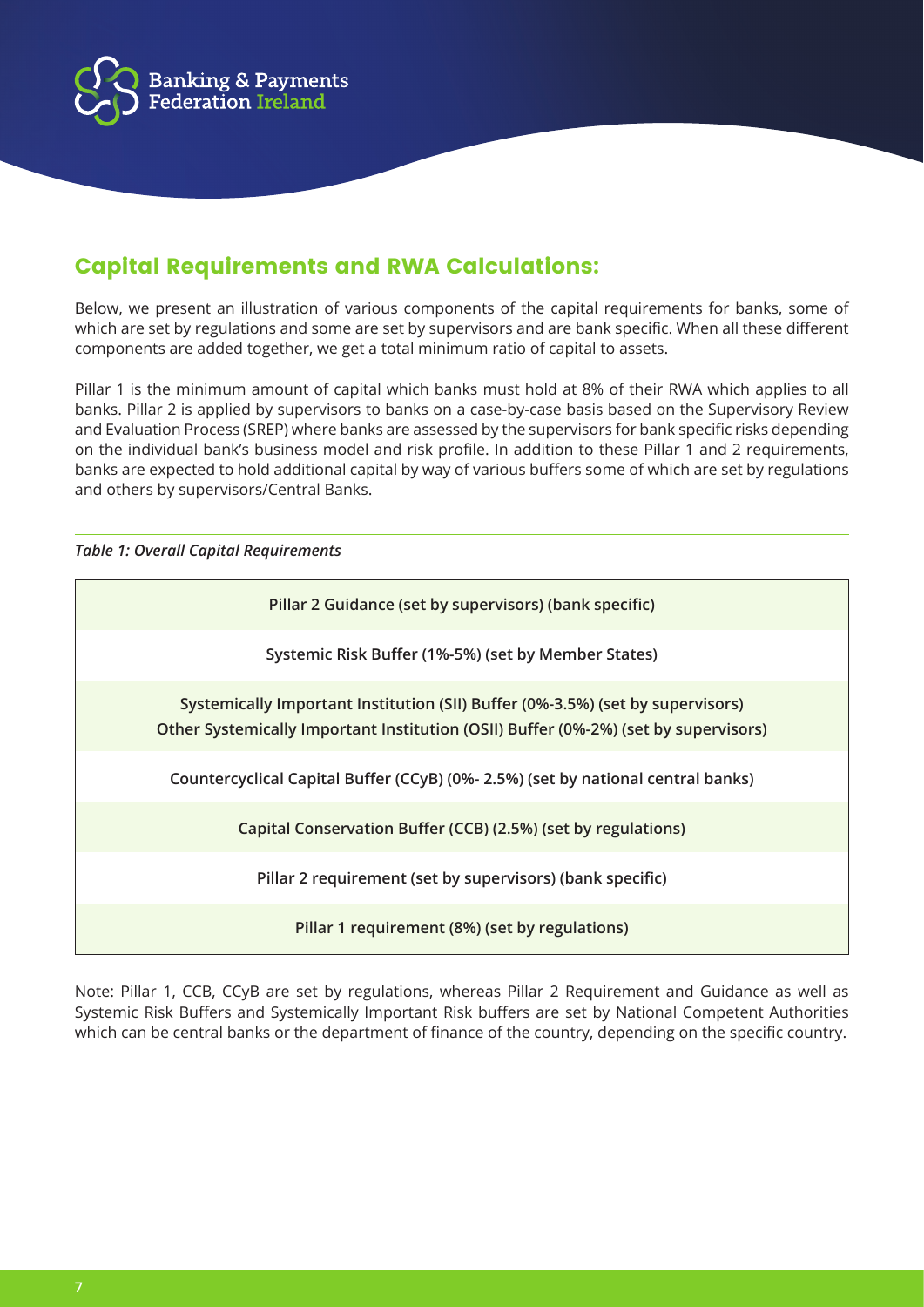

## **So how are Risk Weighted Assets calculated?**

As mentioned above, banks can use two approaches in order to calculate RWAs, namely the Standardised Approach (SA) and the Internal Ratings Based (IRB) approach. In this report we refer to these two approaches being used in the context of credit risk as our focus is on mortgages. Banks can choose to use the internal models approach depending on their business models and size as internal models provide greater detail on the overall risk profile of loans. However it is important to note that internal risk models developed by banks have to be approved by supervisors.

#### **1. The Standardised Approach**

Under the SA approach, risk weights are assigned to different asset types by supervisors by way of predefined legislative requirements. For example, for sovereign bond assets that banks hold, the risk weight is 0% which means that banks do not have to hold capital as these sovereign bonds are seen as not risky assets. For assets secured by residential property, which are mortgages, risk weight is set at 35%. In other words, banks will have to hold the required percentage on 35% of their total mortgage assets. For commercial mortgages risk weighting is set at 100% which means the total commercial mortgage book is used to calculate the required capital to be held.

#### **2. The IRB Approach**

 Under the IRB approach, banks use their own assessment to calculate the risk weighting assigned to each asset type which then needs to be approved by the supervisors. In order to be able to use the IRB approach, banks have to satisfy certain minimum criteria which are set by the supervisors. In addition, banks need to get supervisory approval in order to be able to use IRB approach as well as receive approval from supervisors if they wish to make changes to any of the parameters that they are using.

Under the IRB approach:

- Banks first categorise their asset classes as defined by regulations. Main categories used by the banks are corporate, sovereign, bank, retail and equity.
- These main categories are further divided into subcategories.
- After this they estimate risk parameters that are input to the risk weighting calculations. Main risk parameters that are used are probability of default (PD), loss given default (LGD), exposure at default (EAD) and maturity of the asset.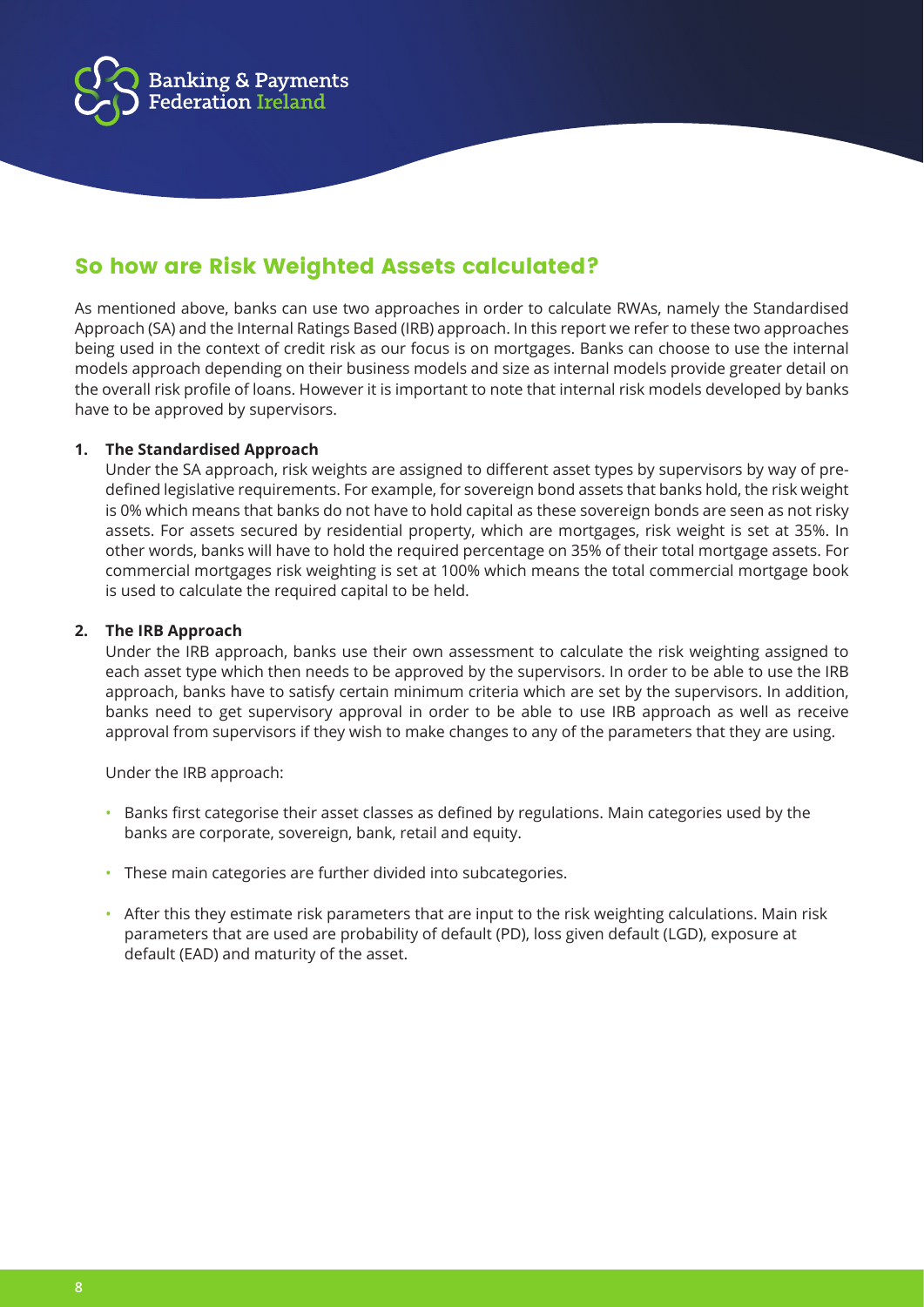

### **The link between Capital Requirements and RWAs**

|                     | Total<br>Mortgages (bn) | <b>RWA</b> | <b>Starting Capital</b><br>Requirement<br>Base (bn) | Capital<br>(CET1) | <b>Final Capital</b><br>Requirement<br>(per $€100bn$ ) |
|---------------------|-------------------------|------------|-----------------------------------------------------|-------------------|--------------------------------------------------------|
| Ireland             | €100                    | 32%        | €32                                                 | 18%               | €5.76                                                  |
| Spain               | €100                    | 14%        | €14                                                 | 12%               | €1.68                                                  |
| France              | €100                    | 11%        | €11                                                 | 15%               | €1.65                                                  |
| Eurozone<br>Average | €100                    | 14%        | €14                                                 | 15%               | €2.1                                                   |

*Table 2: Worked Example on the link between Capital Requirements and RWAs*

Let's take three banks, one in Ireland, Spain and France with a simple balance sheet consisting of performing mortgages of €100 billion and compare the capital required to be set aside for the full amount of mortgage loans.

In this example, we assume that all three banks use the IRB Approach with parameters explained above used for the calculation of the RWA density. Note that these parameters are set by the banks in their internal models **within regulatory requirements** and then checked by supervisors and adjusted necessarily for approval. So, for the bank in Ireland, RWA density is calculated as 32%, which means the starting point for capital requirement calculations for the €100bn mortgage book is €32bn. Then we apply the average capital requirement percentage which is 18%<sup>5</sup> to this amount and we end up with  $\epsilon$ 5.76bn. In other words, for a €100bn mortgage book, a bank in Ireland ends up holding €5.76 billion capital as opposed to the eurozone average of €2.1bn for a similar size mortgage loan portfolio. **The bank in Ireland holds nearly 2.74 times more capital compared to the Eurozone average and 3.4 times the requirement in Spain and France.**

#### **Risk Weighted Assets under Review in the EU**

The ECB's supervisory arm, the Single Supervisory Mechanism (SSM), started a project entitled the targeted review of internal models (TRIM) in 2016 which concluded in 2020, however recommendations from the exercise have not been fully applied by all effected banks yet. Its aim was to reduce inconsistencies and unwarranted variability when banks use internal models to calculate their risk-weighted assets. By combining data and approaches across more than 100 significant banking institutions within the eurozone, the project assesses the internal models currently used by banks to see if they comply with regulatory requirements, and whether their results are reliable and comparable. It is important to note that internal risk models developed by banks **have to be** approved by supervisors.

<sup>5</sup> This is the average percentage capital held by banks in Ireland, from the ECB supervisory statistics.